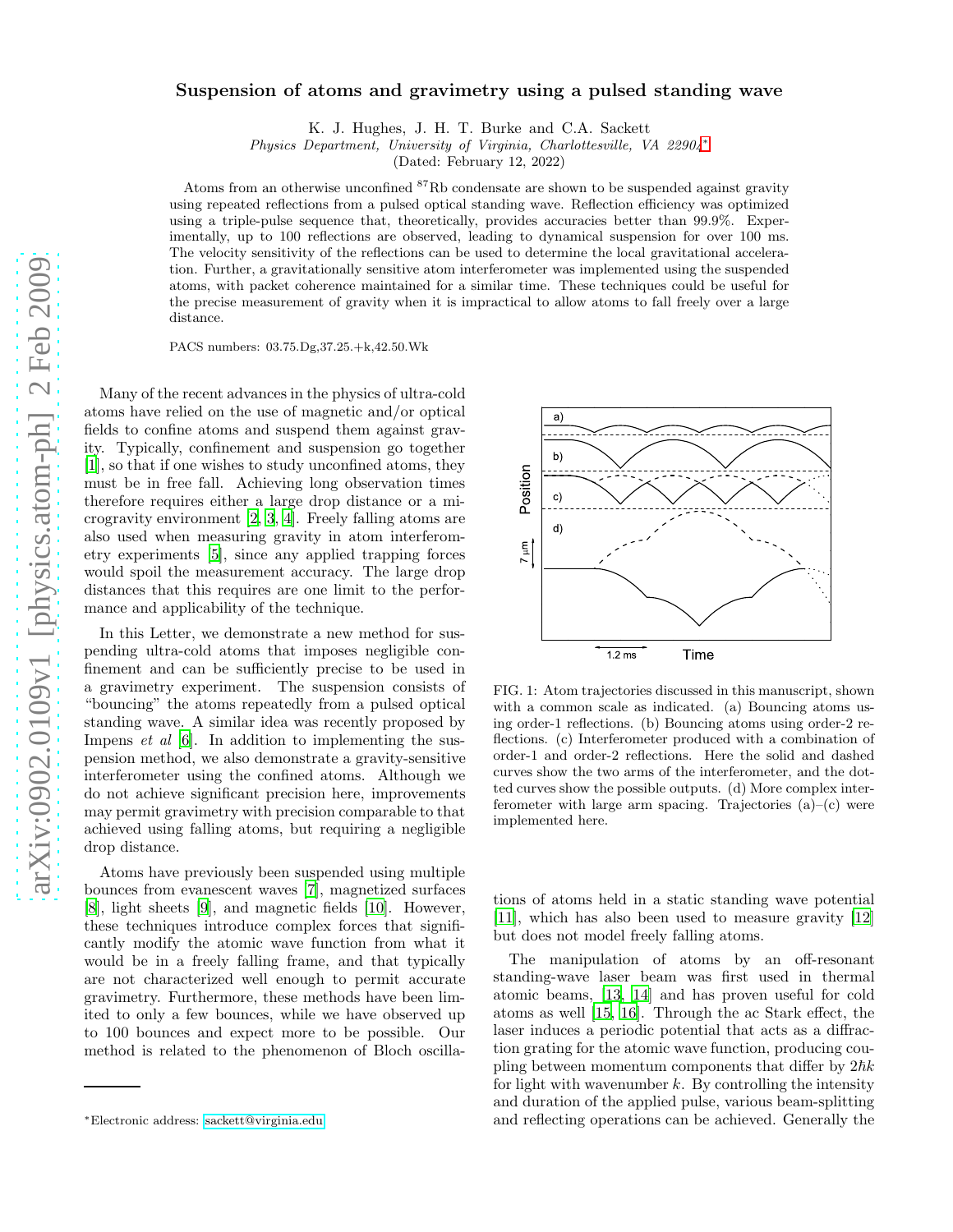results are sensitive to the initial velocity of the atoms, but the low velocity spread in an ultra-cold sample allows the operations to be quite precise [\[17\]](#page-4-16).

We define an order- $n$  reflection to be the operation driving  $|n\hbar k\rangle \leftrightarrow |-n\hbar k\rangle$ , where  $|p\rangle$  denotes an atomic state with momentum  $p$ . Suspension of atoms using such an operation starts with a sample of mass m atoms held in a conventional trap. At time  $t = 0$ , the trap is switched off, allowing the atoms to fall in the local gravitational field g. At  $t = t_n \equiv nhk/mg$ , the atomic momentum will reach  $-n\hbar k$  and a reflection operation is applied using a vertically oriented laser beam, reflecting the atoms upward with  $p = +n\hbar k$ . They move ballistically for an interval  $2t_n$ , after which they again have  $p = -n\hbar k$  and the reflection can be repeated. We used both order-1 and order-2 reflections, with trajectories illustrated in Fig. 1(a) and (b) respectively.

Losses during the reflection operation will limit the number of bounces that can be achieved. We studied a simple order-2 reflection pulse in Ref. [\[17](#page-4-16)] and found it to be limited to a fidelity of 0.94, which would permit roughly 20 bounces. However, by shaping the intensitytime profile of the light, we were able to achieve better performance. We modeled the operation by numerical solution of the Schrodinger equation using the Bloch expansion

$$
\psi(z,t) = \sum_{n} c_n(t) e^{i(2nk+\delta)z} \tag{1}
$$

for optical potential  $V_L(z,t) = \hbar \beta(t) \cos(2kz)$ . Here  $\psi$ is the atomic wavefunction,  $\delta$  accounts for an initial momentum offset, and  $\beta(t)$  is proportional to the light intensity. This yields a set of equations

<span id="page-1-0"></span>
$$
i\frac{dc_n}{dt} = \frac{\hbar}{2m}(2nk+\delta)^2 c_n + \frac{\beta}{2}(c_{n-1} + c_{n+1}), \quad (2)
$$

which were truncated at  $n = \pm 6$ . For  $\beta(t)$ , we considered a symmetric sequence of three square pulses with durations  $(T_1, T_2, T_1)$  and intensities  $(\beta_1, \beta_2, \beta_1)$ . An optimization algorithm was used to determine the best values of the T's and  $\beta$ 's. For the order-1 reflection, we found  $(T_1, T_2) = (0.355, 0.592)\omega_r^{-1}$ , and  $(\beta_1, \beta_2)$  $(1.73, 3.45)\omega_r$ , where  $\omega_r = \hbar k^2/(2m) \approx 2.36 \times 10^4 \text{ s}^{-1}$  is the atomic recoil frequency. The order-2 reflection was optimized at  $(T_1, T_2) = (0.256, 1.46)\omega_r^{-1}$  and  $(\beta_1, \beta_2) =$  $(2.28, 4.59)\omega_r$ . In both cases, the calculated fidelity exceeded 0.9998, but the model neglected losses due to spontaneous emission. Maintaining an error below  $5 \times 10^{-3}$  required  $\delta/k$  to be less than 0.05 for the order-1 operation and 0.02 for the order-2 operation.

Bouncing was implemented using approximately 10<sup>4</sup> <sup>87</sup>Rb atoms from a Bose-Einstein condensate. The atoms were prepared in the  $|F = 2, m_F = 2\rangle$  hyperfine state in a magnetic trap with oscillation frequencies  $(\omega_x, \omega_y, \omega_z)$  =  $2\pi \times (7.4, 0.8, 4.3)$  Hz, for z vertical. For <sup>87</sup>Rb, the photon recoil velocity  $v_r = \hbar k/m$  is 5.88 mm/s and the fall time  $t_1 = v_r/g$  is 0.6 ms. We drop the atoms by turning off



FIG. 2: Suspension of atoms using (a) order-1 and (b) order-2 reflection operations. The top and bottom scales show the number of reflections used in the respective experiments, while the center shows the total suspension time on a common scale. Data points indicate the number of atoms remaining after the reflections.

the trap current. The current decay is non-exponential, but reaches  $1/e$  of its initial value after 160  $\mu$ s with repeatability better than 1  $\mu$ s. Due to the finite turn-off time, the atoms take longer than time  $t_1$  to reach a momentum of  $-\hbar k$ , and we compensate for this by delaying the first reflection pulse.

The standing wave was produced by a home-built diode laser with a wavelength of 780.193 nm, 27 GHz blue of the  $5S_{1/2} \leftrightarrow 5P_{3/2}$  laser cooling transition. An acousto-optic modulator was used to control the optical intensity. The light was then coupled into a single-mode fiber, which provided spatial filtering and pointing stability. The output from the fiber passed vertically through the vacuum cell and was retro-reflected from an external mirror to produce the standing wave. At this detuning, the expected loss due to spontaneous emission is  $7 \times 10^{-4}$  for the order-1 reflection and  $2 \times 10^{-3}$  for the order-2 reflection. The beam was approximately Gaussian with a waist of 1 mm.

We investigated suspension by releasing the atoms and then applying a sequence of reflection operations. The time before the first pulse and the time between pulses were varied to maximize the number of atoms remaining; the final number of atoms and their momentum state was monitored using time-of-flight absorption imaging with a resonant probe traveling along the horizontal y-axis. The results for both order-1 and order-2 bouncing are shown in Fig. 2. In both cases, suspension times exceeding 100 ms were observed.

We observe a non-exponential decay of the atom number, indicating that atom loss is larger for the later operations. The form of this fall-off varied from day to day, but the time scale was consistent. The reason for the decay is not yet clear, but a few possibilities can be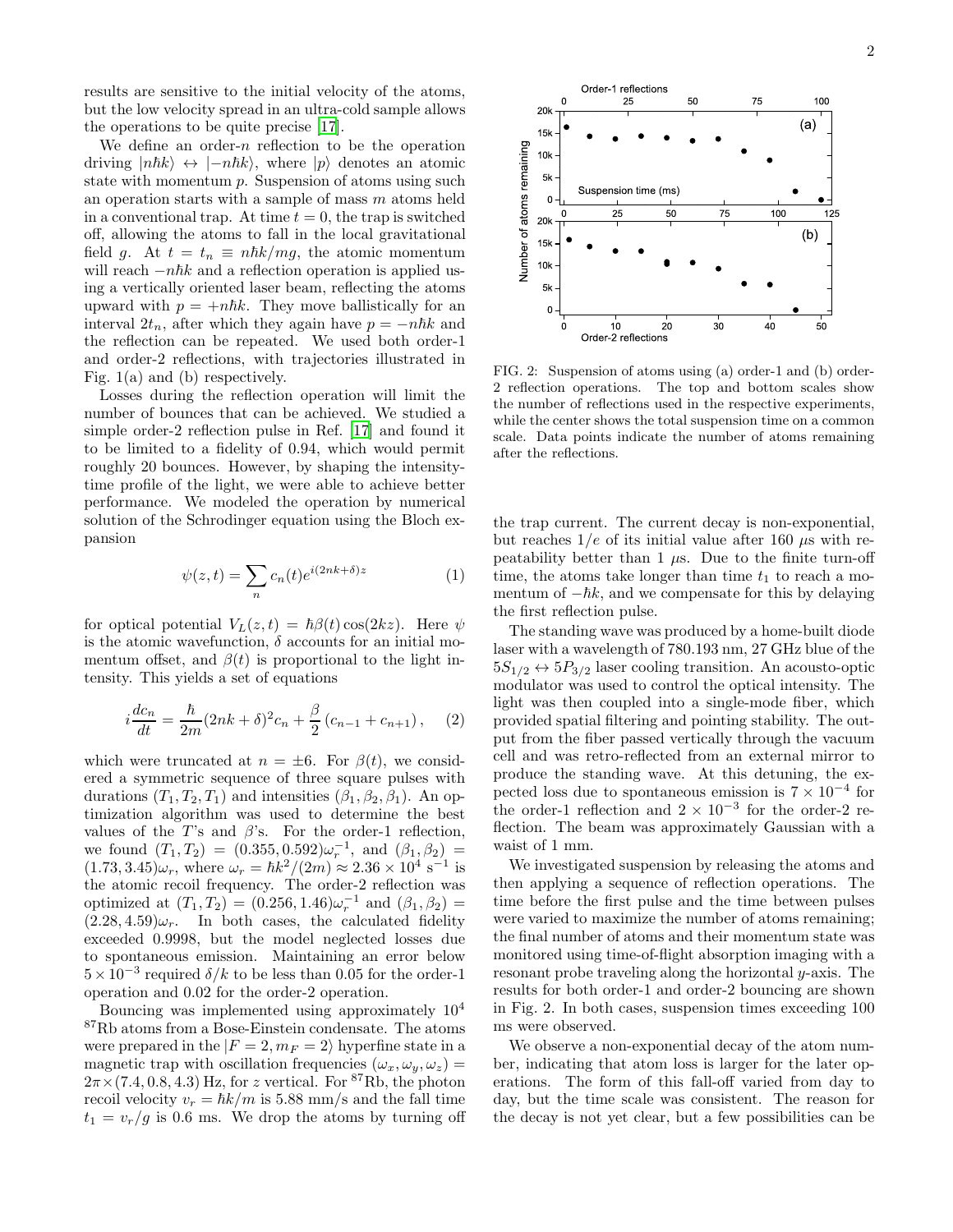suggested. For instance, if the reflection timing is incorrect, then the momentum error  $\hbar \delta$  will increase over time, leading to a reduction in operation fidelity. Also, the condensate expands considerably in this time, and if the standing-wave intensity is insufficiently uniform, spatially-dependent errors in  $\beta$  will develop. We plan to investigate these issues further, since according to our model, thousands of bounces should be possible.

The bouncing experiment already provides a measurement of gravity, since the optimum timing depends on the value of  $g$  [\[6](#page-4-5)]. From the bouncing experiments shown, we obtain  $t_1 = 603.0 \pm 0.5 \mu s$ , where the uncertainty is determined as the variation sufficient to reduce the atom number by roughly a factor of two. This gives  $g = (\hbar k)/(m t_1) = 9.759 \pm 0.008 \text{ m/s}^2$ , noticeably different from the expected value of 9.81  $m/s^2$ . Since the atoms are in a state with non-zero magnetic moment, the discrepancy can be explained by a modest ambient magnetic field gradient. Measurements outside the vacuum cell indicated a vertical gradient of  $B' = 7 \pm 2$  G/m. We also measured the gradient at the position of the atoms by modifying the trap turn-off procedure to be non-adiabatic for the atomic spins, so that multiple hyperfine states were populated. As the atoms bounced, the magnetic force caused the states to separate, as in a Stern-Gerlach experiment. The separation could be observed in the absorption images, and from it we obtain a more accurate value of  $B' = 8.6 \pm 0.1$  G/m. This gives a corrected value for g of  $9.814 \pm 0.008$  m/s<sup>2</sup>. We note that well-localized Stern-Gerlach measurements with long interaction times are are already an interesting application for the suspension technique.

A more precise determination of  $g$  can be made by implementing an atom interferometer using the suspended atoms. One way to achieve this is illustrated in Fig. 1(c). The atoms are dropped as before, but at time  $t_1$  when  $p = -\hbar k$ , the beam-splitting operation  $|-\hbar k\rangle \rightarrow \frac{1}{\sqrt{2}}$  $\frac{1}{2}$  $(|-\hbar k\rangle - i |+\hbar k\rangle)$  is applied. The two resulting wave packets can then be independently suspended using alternating order-1 and order-2 reflections, as shown. (Note that the order-2 reflection has no effect on the momentum of atoms with  $p = 0$ .) After many reflections, the packets can be recombined by another beam-splitting operation, with a result that depends on their phase difference. Since one packet is always above the other, it is clear that the phase difference will be sensitive to  $q$ .

We calculate the phase difference between the packets using the quantum-mechanical solution for a falling plane wave state. A packet initially described by a wave function  $\psi(z, t = 0) = \exp(iqz)$  will at subsequent times become  $\psi(z, t) = \exp[i(q - \gamma t)z] \exp[i\Theta(q, t)]$  for  $\gamma \equiv mg/\hbar$ and

$$
\Theta(q,t) = \frac{\hbar}{2m} \left( q^2 t - q \gamma t^2 + \frac{1}{3} \gamma^2 t^3 \right). \tag{3}
$$

This can be verified by substitution into Schrodinger's equation. The phase difference developed during one cy-



FIG. 3: Results of interferometer experiment. The upper graph shows the total phase shift observed in the output, in radians. The insets are sample plots of the fraction  $f_{+}$  of atoms with  $p = \hbar k$  exiting the interferometer. The cases of one cycle and forty cycles are shown. The duration of one cycle is 2.4 ms. The residuals plotted in the lower graph are the difference between the measured phase and the linear fit; the oscillations are attributed to a transient magnetic field produced when the trap is turned off.

cle of the interferometer can therefore be expressed as

<span id="page-2-0"></span>
$$
\Phi = \Theta(k+\delta, 2\tau) - \Theta(-k+\delta, \tau) - \Theta(3k-\gamma\tau+\delta, \tau) + \phi_{r2} + \phi_{r1}
$$
\n(4)

where  $\hbar \delta$  is the momentum offset at the start of the cycle,  $2\tau$  is the cycle duration, and  $\phi_{r_n}$  is the phase difference imparted by an order- $n$  reflection. In addition, the momentum offset changes from  $\delta$  to  $\delta - 2k + 2\gamma\tau$ . Evaluation of [\(4\)](#page-2-0) yields

$$
\Phi = \frac{\hbar k}{m} \left( -4k\tau + 2\gamma \tau^2 \right) + \phi_{r1} + \phi_{r2},
$$
 (5)

Thus, after  $N$  cycles, the wavefunction will be

$$
\psi = |\hbar(k + \delta_N)\rangle - ie^{iN\Phi} |\hbar(-k + \delta_N)\rangle \tag{6}
$$

for final momentum offset  $\hbar \delta_N$ . The beam-splitting operation is then applied with shifted phase  $\phi_s$ , resulting in a fraction of atoms  $f_+ = \sin^2[(N\Phi + \phi_s)/2]$  with momentum + $\hbar k$ . We vary  $\phi_s$  by shifting the frequency of the standing-wave laser before the final beam-splitter, as in [\[18\]](#page-4-17). By plotting  $f_+$  vs  $\phi_s$ , the phase  $N\Phi$  is determined for various numbers of cycles, as seen in Fig. 3. We find  $\Phi = 2\pi j - 0.035 \pm 0.003$ , where j is an integer. The value of  $g$  obtained from the bouncing experiments fixes  $j = -9$ .

The accuracy of the data is limited by deviations from the expected linear dependence on  $N$ , as seen in the residuals in Fig. 3(b). We attribute the oscillating structure to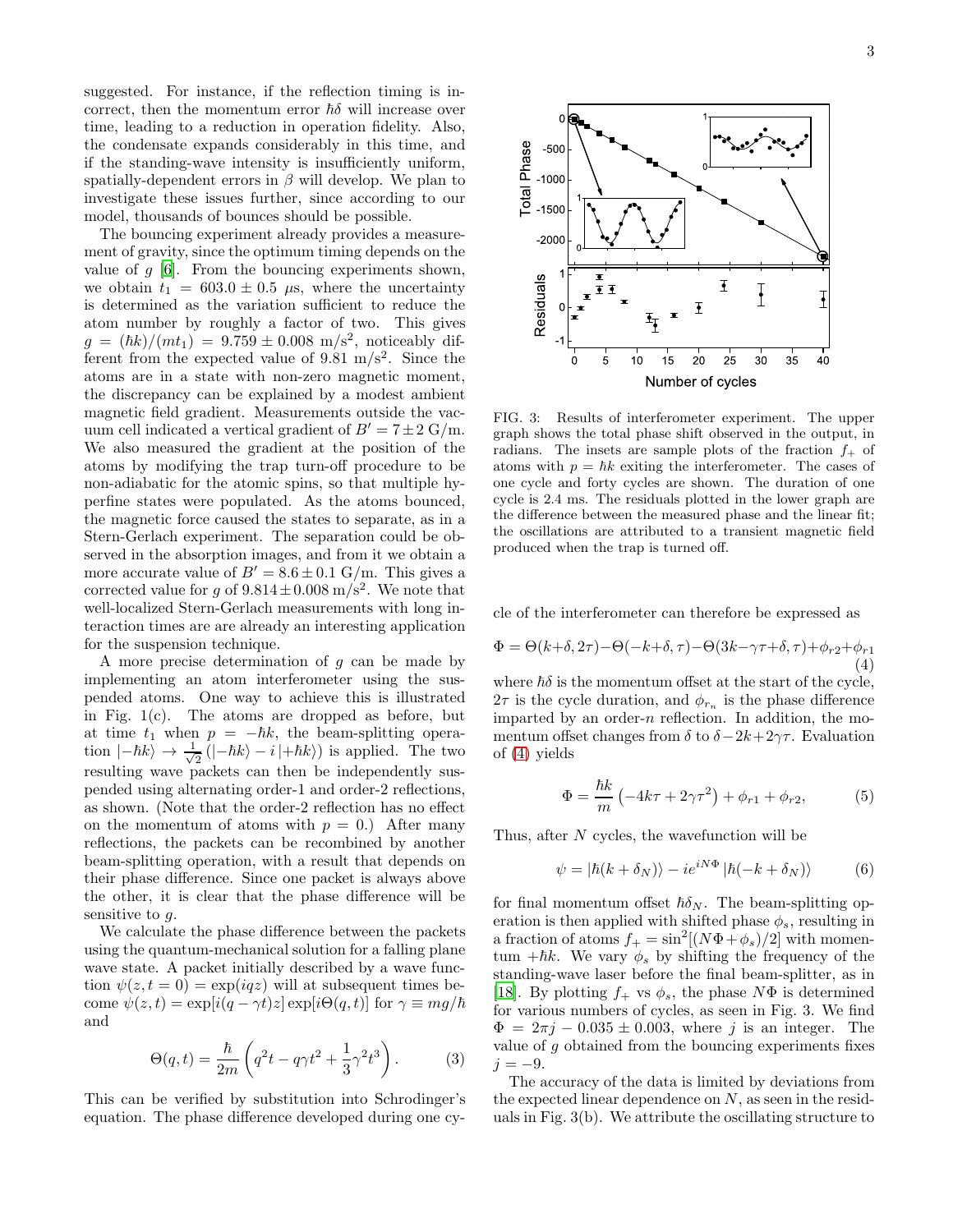residual oscillations in the magnetic field after turning off the trap. The signal corresponds to a decaying gradient with initial amplitude 10 G/m, about  $0.3\%$  of the original trap field gradient. Eliminating this field might prove difficult, but its effects could be significantly reduced by transferring the atoms to an  $m = 0$  hyperfine state before turning off the trap, since their magnetic moment would then be nearly zero.

To analyze the measured phase, the reflection phases  $\phi_{r1}$  and  $\phi_{r2}$  must be determined from the model. To do so accurately, the effect of gravity during the pulse should be included. This is accomplished by working in the interaction picture with respect to the gravitational interaction  $mgz$ . The calculation proceeds as in Eq. [\(2\)](#page-1-0), but using the interaction Hamiltonian

$$
H_I(t) = U_0^{\dagger}(t) V_L(z, t) U_0(t)
$$
\n(7)

where  $U_0(t)|q\rangle = \exp[i\Theta(q,t)] |q-\gamma t\rangle$ . We reference t to the beginning of the pulse sequence for the initial beam-splitter operation, to the center of the reflection sequences, and to the end of the final recombination sequence. The cycle time  $\tau$  is defined accordingly. We obtain  $\phi_{r1} = (1 \pm 1) \times 10^{-2}$  and  $\phi_{r2} = 0.56 \pm 0.16$ . These uncertainties are the dominant source of error in the experiment. They arise primarily from a sensitivity of the phase to the intensity of the standing wave, which is difficult to control precisely. We obtain a value for g of  $9.745 \pm 0.027$  m/s<sup>2</sup>, actually less precise than that obtained from bouncing. However, if the reflection phase errors were eliminated, the fractional uncertainty would be reduced to  $5 \times 10^{-5}$ .

The sensitivity to the standing wave intensity comes from a lack of symmetry between the two arms, since the lower arm undergoes an order-2 reflection while the upper arm does not, and gravity acts in the opposite sense for the order-1 reflection. This asymmetry can be removed if a different beam-splitter operation is available, such as  $|0\rangle \rightarrow (|0\rangle + |2\hbar k\rangle)/\sqrt{2}$ . This operation requires a traveling standing wave, rather than the static standing wave used up to now. An interferometer similar to the one described above could be implemented by following the beam-splitter with order-2 reflections at intervals of  $t_2 = 2\hbar k/mg$ . Each packet would undergo the same operations during a cycle so the reflection phases would largely cancel. In addition, the average packet separation is twice as large, leading to a proportionally greater sensitivity to  $g$ . We have implemented an interferometer of this sort, but the beam-splitter was not sufficiently consistent to achieve clear results. We plan to implement a more reliable beam-splitter using, for instance, the method of Ref. [\[19\]](#page-4-18).

A traveling standing wave also permits more complex interferometer schemes, such as that of Fig. 1(d). This trajectory starts with the asymmetric beam-splitter described above. A time  $t_2$  later, an order-2 reflection is applied, making  $p = 0$  for the upper packet and  $p = +2\hbar k$ for the lower packet. This is immediately followed by a  $\pi$ -pulse on the transition  $|0\rangle \leftrightarrow |+2\hbar k\rangle$ , leaving the upper

trajectory moving upward and the lower trajectory stationary. Another time  $t_2$  later, the same operations can be repeated, resulting in a controlled vertical separation of the packets as shown. When desired, the operations can be reversed, bringing the packets back together and closing the interferometer in a symmetric way. Here the spacing between the packets increases with the total measurement time, just as it does in an interferometer with free-falling atoms. The fundamental sensitivity of such a scheme would be comparable to that obtained with freefalling atoms, but the minimal vertical space required would be a substantial advantage.

The gravimetry techniques discussed here can be directly compared to measurements using Bloch oscillations in an optical lattice, in which the same type of "bouncing" transitions occur but in a lattice that is continuously present [\[11\]](#page-4-10). As a result, the momentum state of the atoms oscillates at the Bloch frequency  $\Omega = \pi mg/(\hbar k)$ . By measuring  $\Omega$ , a value for g can be obtained. If the measurement occurs over time T and is shot-noise limited, then the accuracy  $\delta\Omega$  will be  $1/(T\sqrt{N})$  for atom number N. This gives an uncertainty  $\delta g$  of  $(v_r/\pi)(T\sqrt{\mathcal{N}})^{-1}$  for recoil velocity  $v_r$ . To compare, in our scheme the interferometer phase can be measured to an accuracy of  $1/\sqrt{N}$ , for an uncertainty  $\delta g = (\partial \phi / \partial g) / \sqrt{N}$ . For the interferometer of Fig. 1(c), this is  $(g/v_r k)(T\sqrt{N})^{-1}$ , better than the Bloch method by a factor of nine for the case of <sup>87</sup>Rb. A more complex interferometer scheme would give a greater advantage, but the Bloch method could also be improved by the use of higher-order resonances [\[20\]](#page-4-19).

The authors of [\[6\]](#page-4-5) point out that the simple bouncing experiment can be a good gravimeter if long-duration reflection operations are used so as to maximize the velocity sensitivity. The measurement precision depends on the details of the implementation, but scales favorably as  $T^{-3/2}$ .

In conclusion, we have demonstrated the ability to suspend otherwise unconfined atoms in gravity for over 100 ms, using repeated reflections from a standing wave laser beam. We note that free atoms would fall a distance of 5 cm in this time. To achieve this, we developed highprecision reflection operations, for which our model predicts that a factor of ten greater suspension time should be possible. We further demonstrated a gravitationally sensitive atom interferometer using the suspended atoms. With some improvements, this technique might be able to achieve gravimetric precision similar to that of freefalling atom interferometers, but with a much reduced space requirement.

We are grateful for helpful conversations with B. Deissler, V. Ivanov, and G. Tino. We thank J. Tiamsuphat and K. Saenboonruang for contributions to the work. This research was sponsored by the Defense Advanced Research Projects Agency (award No. 51925-PH-DRP) and by the National Science Foundation (award No. PHY-0244871).